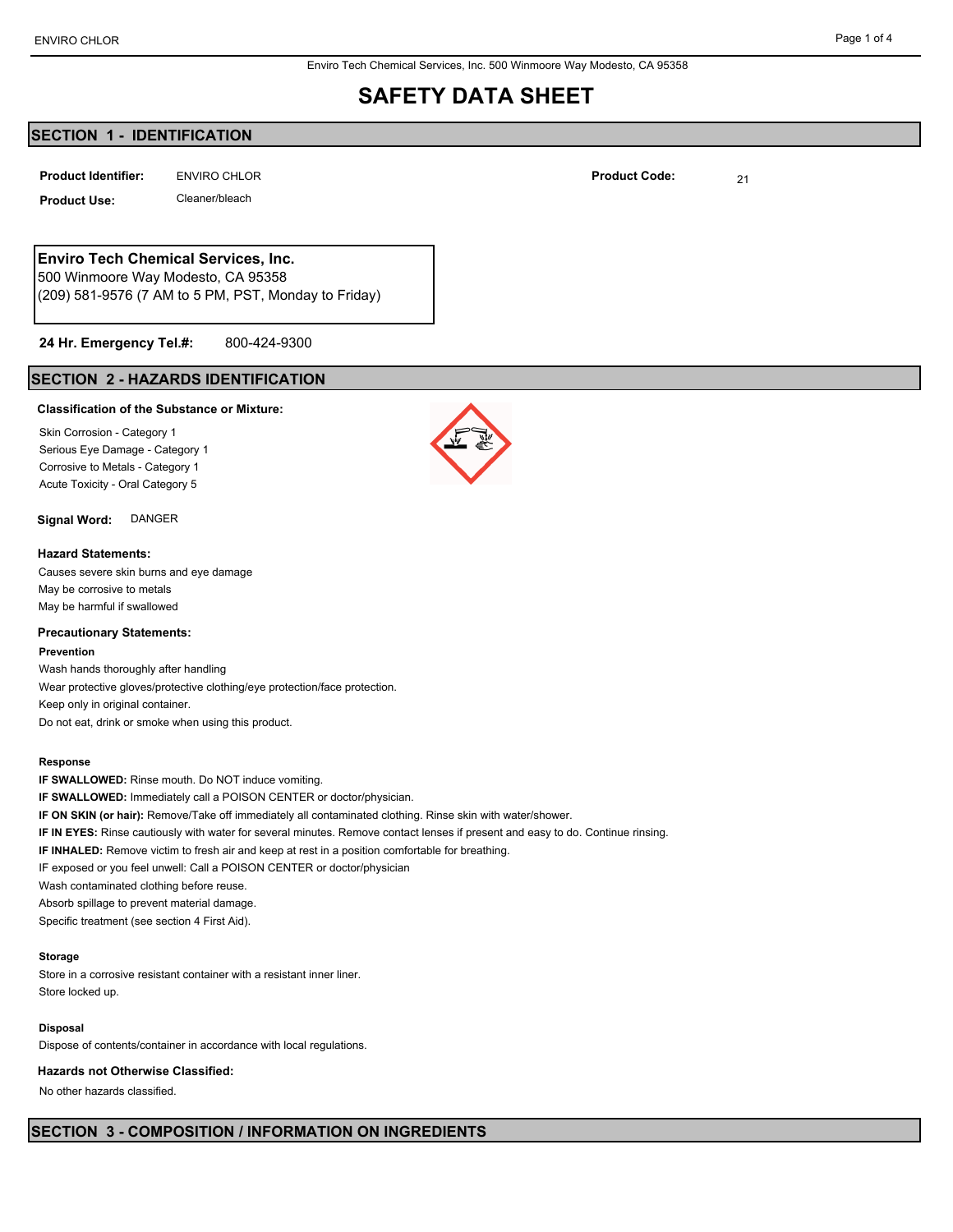# **SAFETY DATA SHEET**

| $\sim$<br>adiant<br>ılnarı<br>ealen                 | ISvnonvm | $\ddot{\phantom{1}}$<br>. Number<br>. .<br>ັ | <b>Concentration</b> |
|-----------------------------------------------------|----------|----------------------------------------------|----------------------|
| ORITE<br>ISC<br>∟∨<br>JCH<br>UM<br>∼<br>л<br>.<br>ີ | 'N/A     | $\sim$ $\sim$<br>7681<br>ש-∠כ-ו              | 2-13%<br>$\Delta$    |

## **SECTION 4 - FIRST-AID MEASURES**

**Inhalation:** Remove source of exposure or move person to fresh air and keep comfortable for breathing. If experiencing respiratory symptoms: Call a POISON CENTER/doctor. If breathing is difficult, trained personnel should administer emergency oxygen if advised to do so by the POISON CENTER/doctor.

**Skin Contact:** Take off immediately contaminated clothing, shoes and leather goods (e.g. watchbands, belts). Rinse skin with lukewarm, gently flowing water/shower with a flushing duration of 30 minutes. Immediately call POISON CENTER/doctor. Wash contaminated clothing before re-use.

**Eye Contact:** Remove source of exposure or move person to fresh air. Rinse eyes cautiously with lukewarm, gently flowing water for several minutes, while holding the eyelids open. Remove contact lenses, if present and easy to do. Continue rinsing for 30 minutes. Take care not to rinse contaminated water into the unaffected eye or into the face. Immediately call a POISON CENTER/doctor.

**Ingestion:** Rinse mouth. Do NOT induce vomiting. Immediately call a POISON CENTER/doctor. If vomiting occurs naturally, lie on your side, in the recovery position.

**Most Important Symptoms and Effects, both Acute and Delayed:** Contact with skin/eyes can cause irritation or severe burns and scarring with greater exposures. Causes irritation of eyes, and with greater exposures it can cause burns that may result in permanent impairment of vision, even blindness. Indication of any immediate medical attention and special treatment needed: Treat symptomatically

### **SECTION 5 - FIRE-FIGHTING MEASURES**

**Extinguishing Media:** Use water spray, powder, foam, carbon dioxide.

**Special hazards arising from the substance or mixture:** Non combustible. May give off irritating or toxic fumes (or gases) in a fire.

**Flammability classification (OSHA 29 CFR 1910.106) (Hazcom 2012):** Non flammable

**Hazardous Combustion Products:** Non combustible

**Special protective equipment and precautions for firefighters:** In the event of a fire, wear full protective clothing and NIOSH-approved self-contained breathing apparatus.

### **SECTION 6 - ACCIDENTAL RELEASE MEASURES**

**Personal precautions, protective equipment and emergency procedures:** Ventilate area of leak or spill. Wear appropriate personal protective equipment as specified in Section 8. Isolate hazard area. Keep unnecessary and unprotected personnel from entering. **Methods and materials for containment and cleaning up:** SMALL SPILLS (less than 1 gallon): Dike small spills with inert material (sand, earth, etc.). Collect in plastic containers only. Wash area and let dry. LARGE SPILL: Should be diked with sand ahead of spill. Collect in plastic containers only. Ensure adequate decontamination of tools and equipment following clean up.

**Special spill response procedures:** Collect spills in plastic containers only

## **SECTION 7 - HANDLING AND STORAGE**

**Precautions for Safe Handling:** Wear at least chemical resistant gloves and eye protection, face shield, and chemical resistant garments when handling, moving or using this product. Do not contaminate water, food, or feed by storage or disposal.

**Conditions for Safe Storage:** Keep product in tightly closed container when not in use. Do not drop, roll, or skid drum. Store in a cool, dry, well-ventilated area away from heat or open flame.

**Incompatible Materials:** Avoid acids and/or strong oxidizers when using or storing this product.

### **SECTION 8 - EXPOSURE CONTROLS / PERSONAL PROTECTION**

**Ventilation and engineering measures:** Forced air, local exhaust, or open air is adequate.

**Respiratory Protection:** In case of confined spaces or high levels encountered in the air, wear self contained breathing apparatus.

**Skin Protection:** Wear chemical resistant gloves and chemical resistant garments when handling, wash garments before re-use.

**Eye/Face Protection:** Wear safety glasses, goggles and/or face shield to prevent eye contact.

**Other Protective Equipment:** Eye wash facility and emergency shower should be in close proximity.

**General Hygiene Conditions:** Do not eat, drink or smoke when using this product. Wash thoroughly after handling. Remove and wash contaminated clothing before re-use. Handle in accordance with good industry hygiene and safety practice.

## **SECTION 9 - PHYSICAL AND CHEMICAL PROPERTIES**

**Appearance:** Bright yellow liquid **Odor:** Bleach odor. **pH:** <10 **Melting/Freezing point:** 5 ºF/ -15 ºC **Initial boiling point and boiling range:** IBP 215 ºF/ 102 ºC **Flammability (solid, gas):** Non flammable **Relative density:** 1.21 g/mL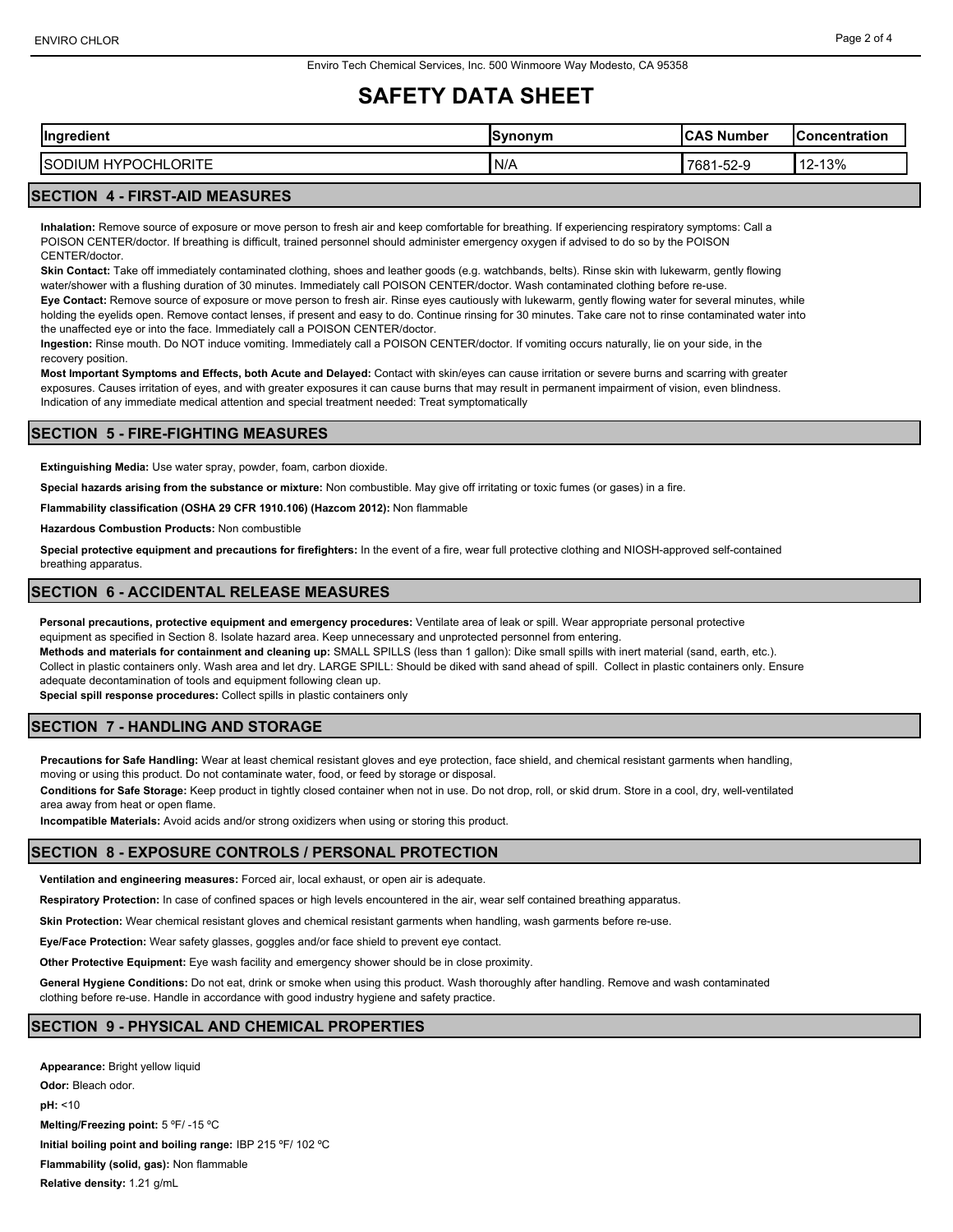## **SAFETY DATA SHEET**

**Solubility in Water:** Complete

**Decomposition temperature:** Above 230ºF/ 110 ºC

**Viscosity:** 10-20 cSt at 68 ºF/ 20 °C

### **SECTION 10 - STABILITY AND REACTIVITY**

**Reactivity:** Higher temperatures will lead to faster decomposition **Chemical Stability:** Stable under normal conditions **Possibility of Hazardous Reactions:** Incompatible with acids and strong oxidizers, may emit chlorine gas and hydrogen chloride. **Conditions to Avoid:** Incompatible materials and high temperatures **Incompatible Materials:** Avoid acids or strong oxidizers when using or storing this product. **Hazardous Decomposition Products:** Chlorine gas and hydrogen chloride.

#### **SECTION 11 - TOXICOLOGICAL INFORMATION**

#### **Information on likely routes of exposure:**

Routes of entry - inhalation: YES Routes of entry - skin & eye: YES Routes of entry - ingestion: YES Routes of entry - skin absorption: NO

#### **Potential Health Effects:**

#### **Signs and symptoms of short term (acute) exposure:**

**Inhalation:** Inhalation of the mist may produce severe irriation of respiratory tract, characterized by coughing, choking, shortness of breath, headaches, dizziness, nausea, weakness and/or drowsiness.

**Ingestion:** Corrosive! Swallowing causes severe burns of mouth, throat, and stomach. Severe scarring of tissue, corrosion, permanent tissue destruction and death may result. Symptoms may include severe pain, nausea, vomiting, diarrhea, shock, hemorrhaging and/or fall in blood pressure. Damage may appear days after exposure.

**Skin:** Corrosive! Contact with skin causes irritation or severe burns and scarring with greater exposures.

**Eye:** Corrosive! Causes irritation of eyes, and with greater exposures it can cause burns that may result in permanent impairment of vision, even blindness.

### **Potential Chronic Health Effects:**

**Mutagenicity:** No known effect on humans or animals

**Carcinogenicity:** No components are listed as carcinogens by ACGIH, IARC, OSHA, or NTP.

**Reproductive effects:** No known reproductive effects in humans or animals.

**Sensitization to material:** Severe allergic reactions may occur in sensitized individuals.

**Specific target organ effects:** No information available

**Medical conditions aggrivated by overexposure:** No information available

**Toxicological data:** The calculated ATE values for this mixture are:

ATE oral  $=$  >3000 mg/kg

ATE dermal  $=$  >10000 mg/kg

ATE inhalation = No data available

## **SECTION 12 - ECOLOGICAL INFORMATION**

**Ecotoxicity:** May be harmful to aquatic environment.

**Persistence and degradability:** Not expected to persist. Readily biodegradable.

**Bioaccumulation potential:** Not expected to bioaccumulate.

**Mobility in soil:** No information available.

**Other Adverse Environmental effects:** no information available

### **SECTION 13 - DISPOSAL CONSIDERATIONS**

**Handling for disposal:** Do not contaminate water, food, or feed by storage and/or disposal. When handling refer to protective measures listed in sections 7 and 8. Empty residue from containers, rinse container well.